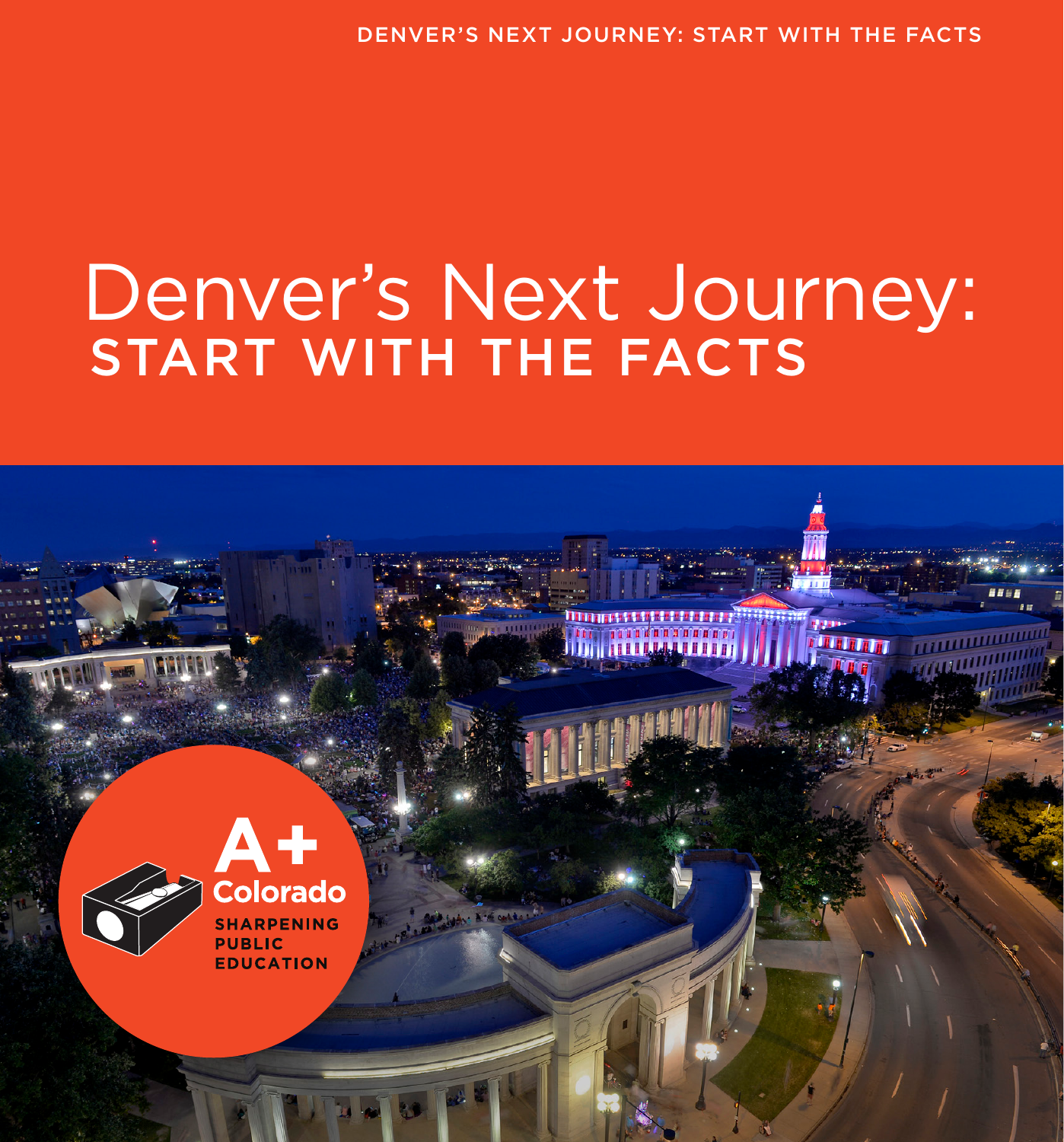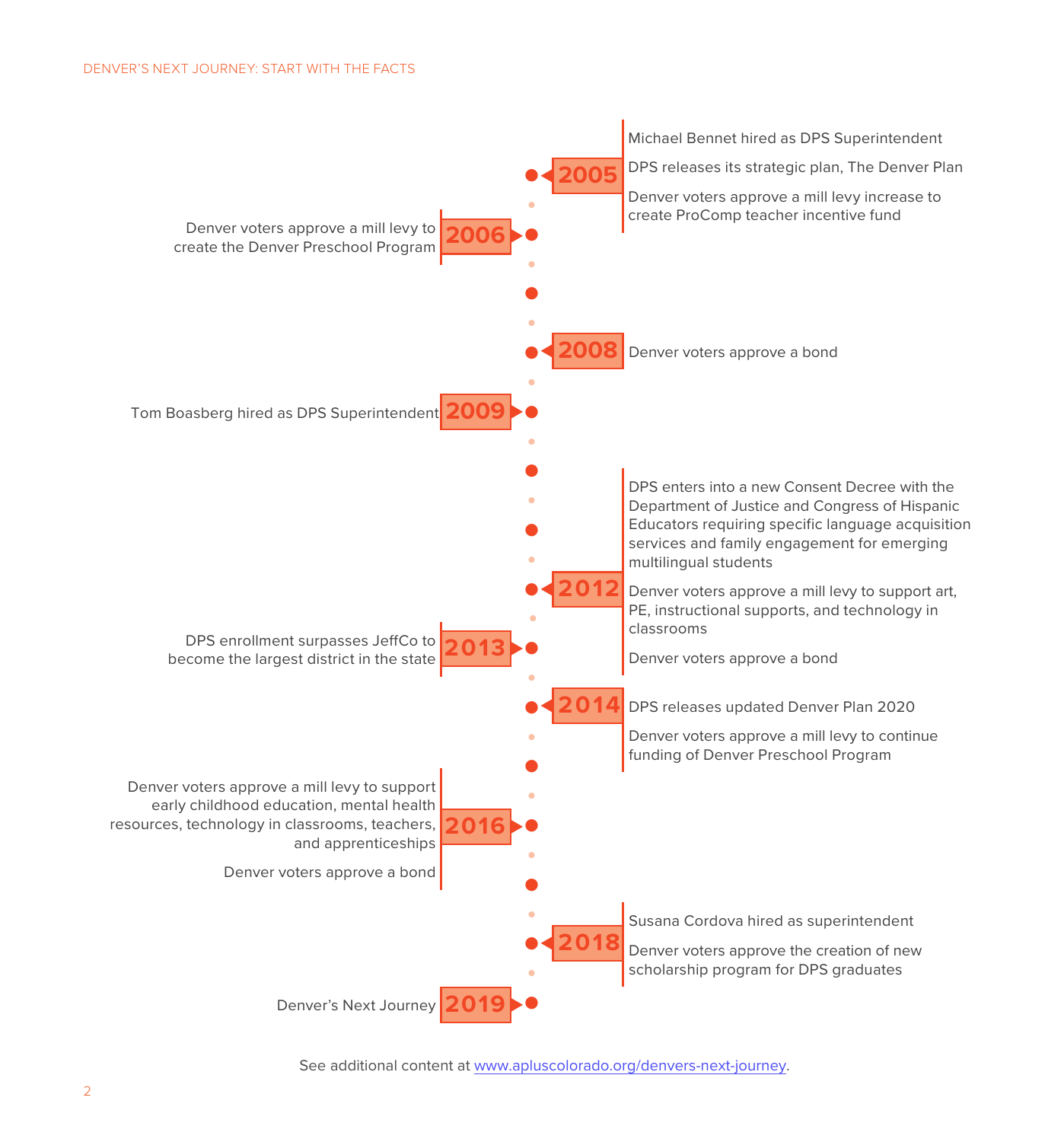### **Denver's Next Journey: Start with the Facts**

2019 brings a new start to the largest district serving Colorado's students, Denver Public Schools. For the first time in over a decade, the district looks toward new leadership in Superintendent Susana Cordova to chart a course to provide an excellent education to every student in the city. This leadership transition is an opportunity to deeply examine the district's past and current path, understand what is and is not working, for whom, and where.

Having a common understanding of where the district has been is critical in developing a future vision and strategy for Denver, students, and their families. Over the course of the spring, A+ Colorado will release a series of issue briefs exploring the past, present, and future of a few key strategies the district has pursued to fundamentally broaden access to quality schools and raise academic outcomes for students in a district that once ranked as one of the worst in the state. These briefs are by no means exhaustive of strategies the district has deployed; yet they do represent some of the district's biggest bets and largest investments. In these briefs we highlight both the past and present states of various strategies (the "what"), as well as explore the relationship between different strategies and equitable outcomes and experiences for students, and how different strategies have or have not fundamentally changed the ways in which families and students engage with the education system.

In a national public discourse where facts play second fiddle to spectacle, we intend these briefs to provide a knowledge basis to conversations about what strategies are making a difference for students, and where there must be course-corrections when those strategies are not fulfilling their promises. It is our hope that, coupled with institutional knowledge, community feedback surfaced during the superintendent hiring process and proposed, deeper process of Engage Denver, these briefs provide a fact-based foundation for conversations about the direction of the district.

A+ Colorado has a history in the city of pressure-testing district strategies, supporting those that are making a difference for students and calling for changes when they are not. We are the first to admit we have not always gotten it right. Yet we deeply believe in our commitment to providing information to the Denver community to sharpen the conversation about public education. With that, **let's start with the facts.**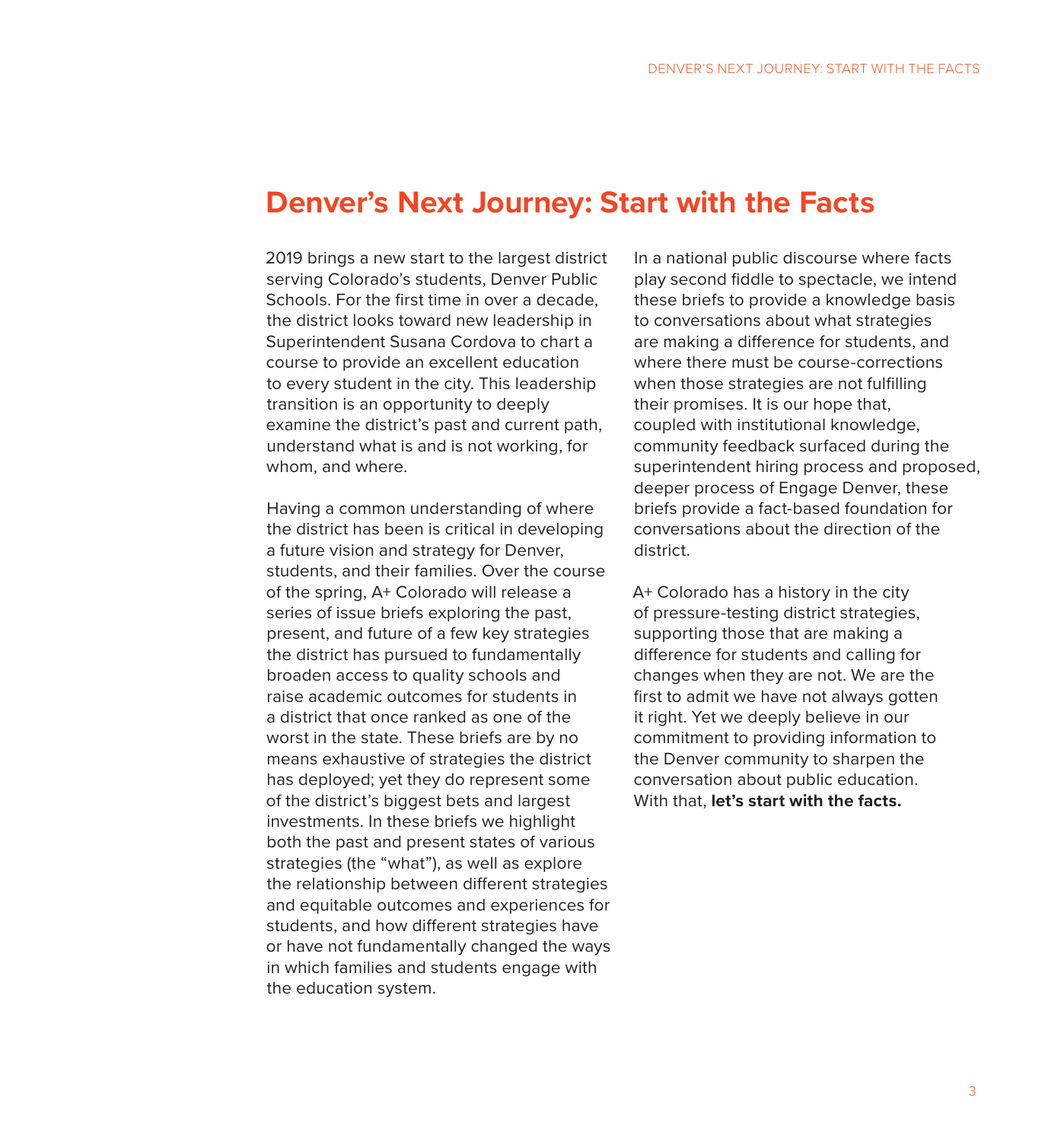### **Denver's Changing Student Population**

A result of more children living in Denver, and more students who live in and outside of the city attending DPS schools, Denver has enjoyed a period of sustained enrollment growth. Since 2004, nearly an additional 20,000 students attend DPS schools; 7% of students in Denver schools live outside of the district. This dynamic has meant that the district has opened new schools including district-run and charter schools to serve the growing number of students. It also means that student needs have been dynamic across time and in different parts of the city as they have experienced changes.

This dynamic of enrollment growth is changing. Instead, the district is facing enrollment stagnation or declining enrollment save for a few neighborhoods. For example, Montbello is forecast to have the largest decline in students attending DPS schools between 2018 and 2023 while its next-door neighbors Stapleton and Gateway will see some of the city's only increasing enrollment.<sup>1</sup> This will have large implications for schools who are dependent on enrollment for funding, and for schools and communities as they work together to target programming to student needs.

A part of a larger dynamic of change in the city, much of the city's development focuses on higher density units that yield fewer students than single family units, and rising housing costs impact families and their ability to stay in Denver. This also portends changes to the student population served by DPS: after a rise in the number and rate of students eligible for free and reduced price lunch from 2008 to 2014 (coinciding with student-based budgeting policy changes that potentially incentivized schools to help families fill out the paperwork, and the economic recession), fewer students in DPS are now qualifying for the subsidy. Additionally, while the number of total students in the district increased by 10% 2012 to 2017, the number of white students increased 29%. These changes aside, the district continues to serve a student population that is 76% students of color, where 67% of students qualify for free or reduced price lunch, and where 33% are emerging multilingual students. Contextualizing the outcomes of the district's biggest improvement efforts with the unique and changing demographics across Denver, is critical to better understanding where progress has been unequal.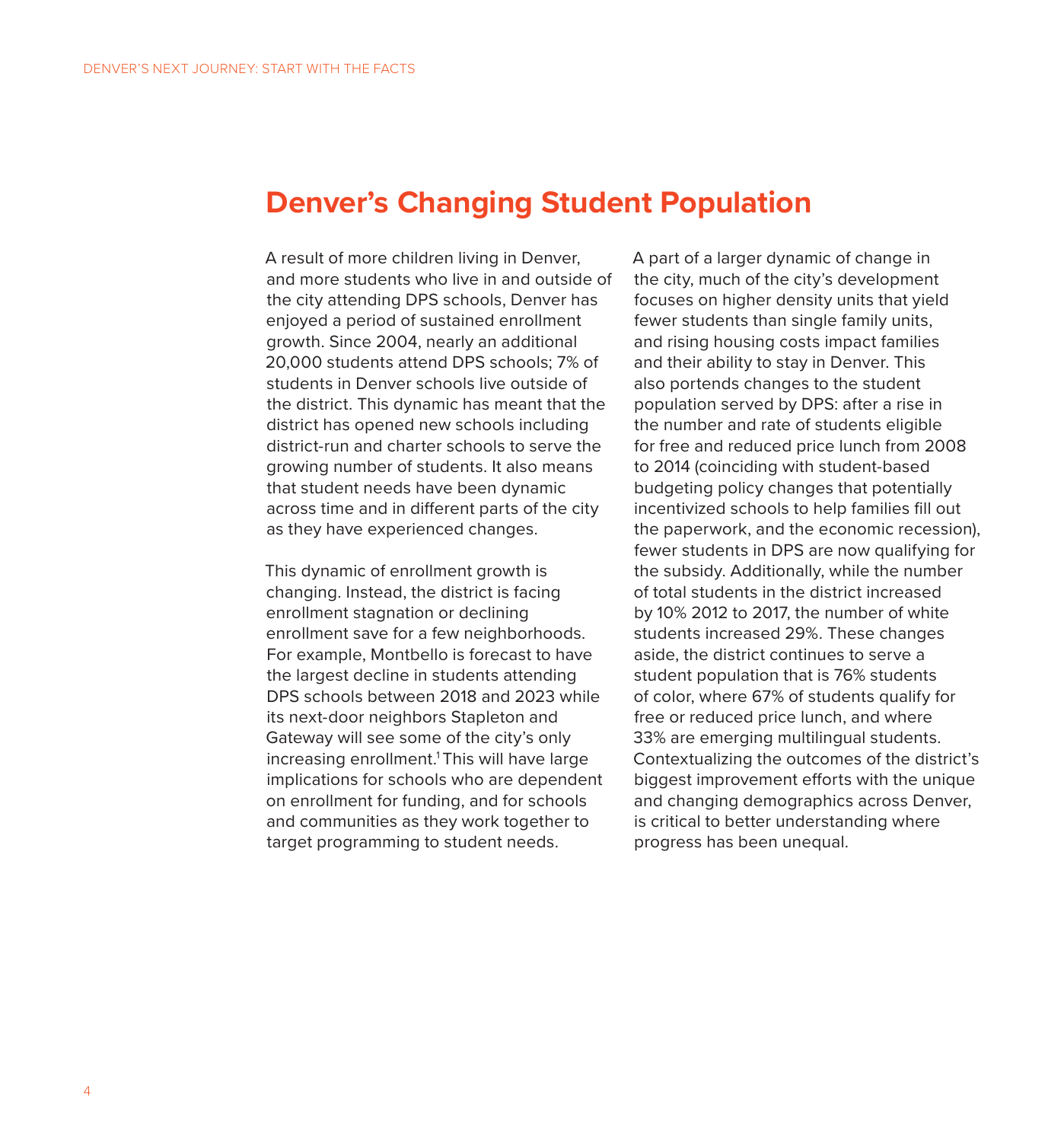#### **Just the Facts:**

*While DPS grew rapidly between 2008 and 2016, growth is slowing and demographics are changing.*



"DPS has not figured out how to educate the students they have. It is not nurturing a love of learning. It is not allowing students or teachers to thrive. The next level MUST address economics of families and how best to overcome poverty as a precursor to learning." *–Jeannie Kaplan, Former DPS School Board Member*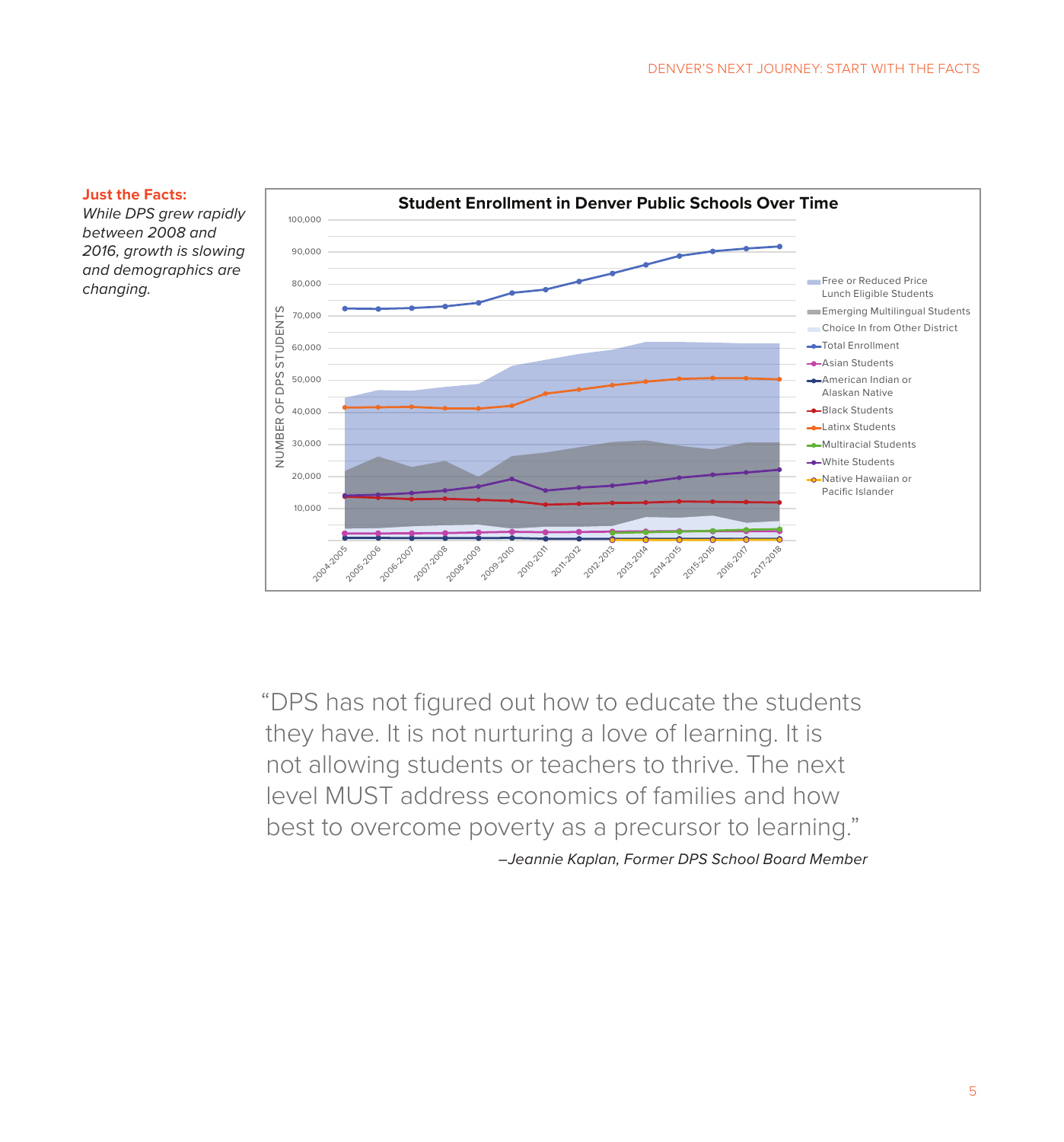### **Improved, Yet Inequitable Academic Outcomes**

At the beginning of the 2000s DPS sat at the bottom of districts in the state in terms of student achievement. In 2005 on the Colorado Student Assessment Program (CSAP), the state academic assessment at the time, fewer than 30% of DPS students were proficient compared to over 50% of all Colorado students. Yet achievement rose dramatically over the next decade: by 2014, 47% DPS students were proficient in Math, also inching DPS student achievement into the 25th percentile of all districts in the state, a significant improvement from 2005 when the district was in the 7th percentile relative to all districts in the state.

When the state assessment switched to measure student achievement of higher content standards in English Language Arts and Math, DPS student achievement was much closer to the state average; despite higher standards, DPS has nearly closed the gap between average student achievement in Colorado and average student achievement in the district. This is dramatic and, by some methods, represents some of the most significant academic growth in terms of students meeting grade level expectations of any large district in the country.2

And yet while this growth has been dramatic, it has been far from equitable, meaning that improved outcomes have been experienced by some groups of students more so than others. Most groups of students in DPS have seen improvement in the rate of students meeting grade level expectations. In particular, focusing in on recent student achievement in Math as measured by CMAS, the rate at which Asian students met grade level expectations increased 4 percentage points; the rate for Latinx students and the rate for black students increased 5 points, and the rate for white students and multiracial students increased 8 points. Because the number of students who identify as American Indian or Native Alaskan are much smaller than other groups of students, the rate at which students have met grade level expectations has fluctuated, but these changes have not been significant, meaning outcomes have remained relatively stable for these students.

### "DPS is failing system wide, to address equity gaps."

*–Landri Taylor, Former DPS School Board Member*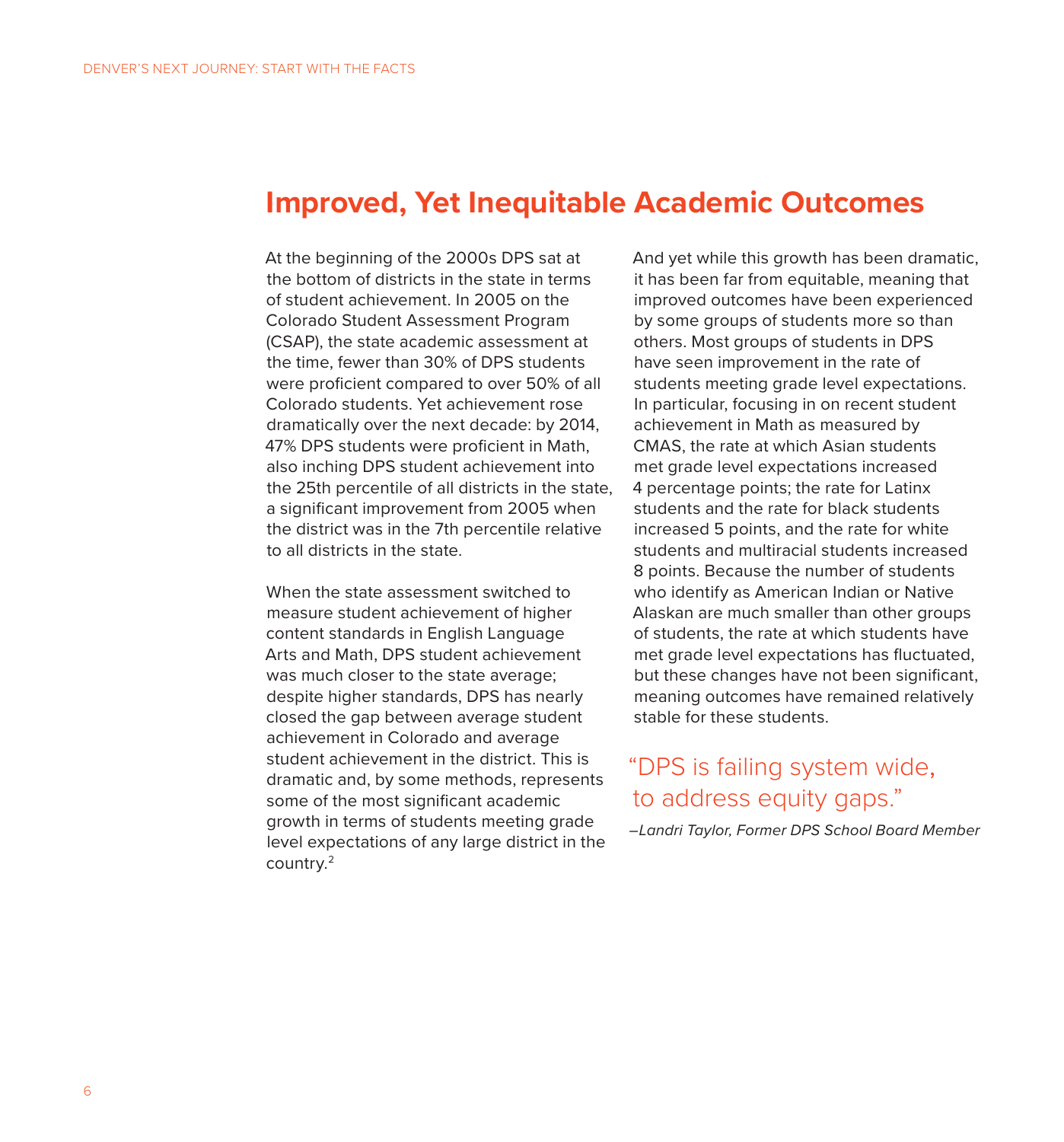#### **Just the Facts:**

*Compared to other districts, student performance in DPS improved from nearly the worst in the state to above average.* 





**Just the Facts:** *While all groups of students have seen improved academic achievement, those improvements have not been equitable leading to widening disparities.*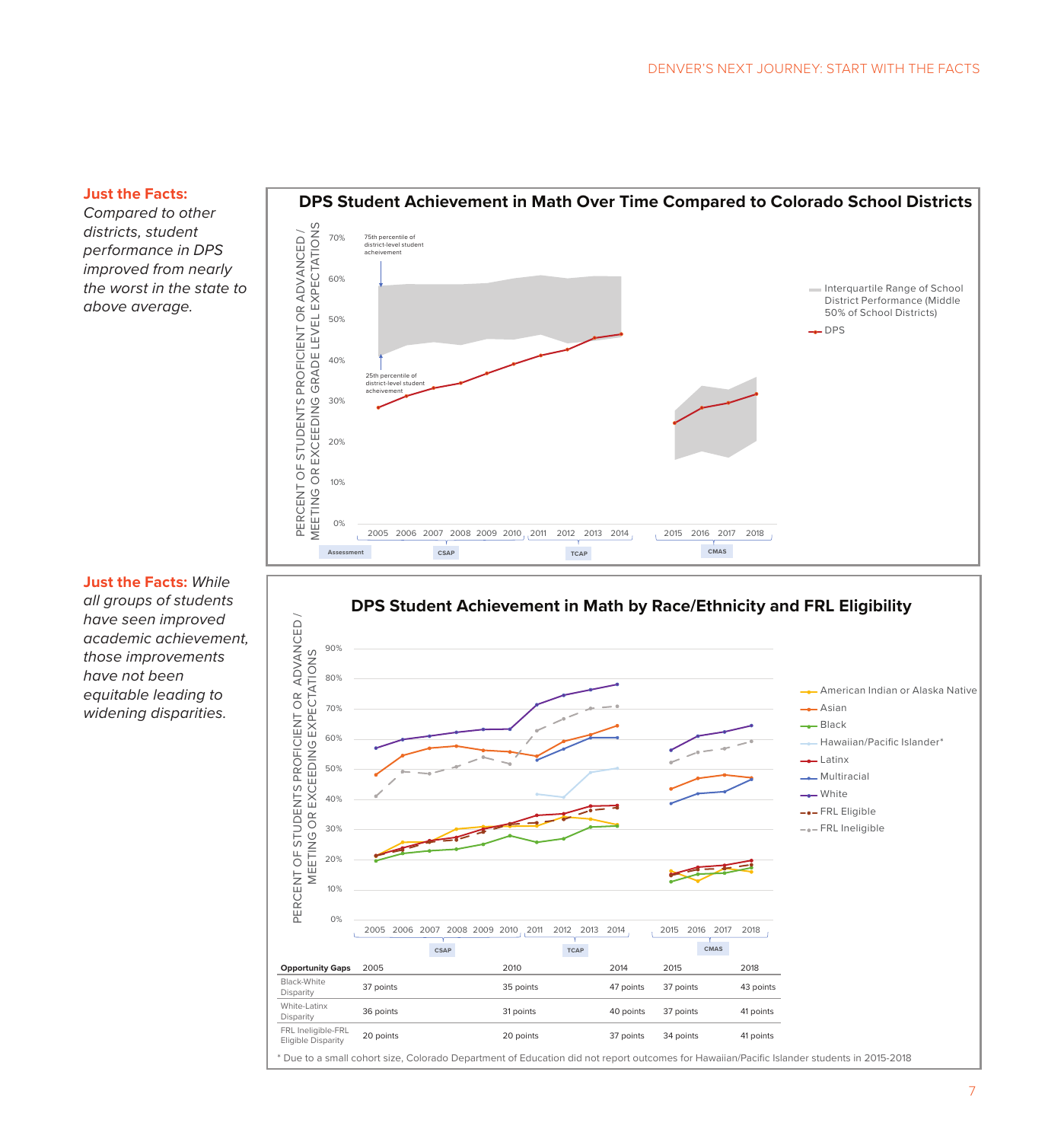The fact that more students across racial and ethnic groups are meeting grade level expectations is critical. It is also imperative to understand that improvement is happening faster for white students and for affluent students than for students of color and for students qualifying for free or reduced price lunch. These uneven and unequal improvements have led to widening disparities between groups of students: the gap in 2018 between white student and Latinx student math achievement was 45 percentage points, and 48 points between white and black students. Accelerating academic improvements for every group of students and eliminating these gaps in terms of academic opportunities are the most important imperatives for the district going forward.

Improvements in academic outcomes have been coupled with improvements in preparing students for life after their time in K-12 education system. Students are more likely to find gainful employment and earn a higher wage with each subsequent level of education, making both high school graduation and college matriculation and completion critical measures of how schools are serving students. Since 2010 when the state changed how the graduation rate was calculated to better track students throughout high school, more DPS students have been graduating, and the four-year graduation rate has steadily increased. Other than a dip in 2013, the matriculation rate of DPS students to technical, two-year, and four-year degrees has remained at 50%. As the district contemplates and pursues its next path, it must do so with an eye to setting students up for success after their time in DPS.



### **Just the Facts:**

*More students are graduating from DPS and at a higher rate, yet matriculation rates have remained stable.*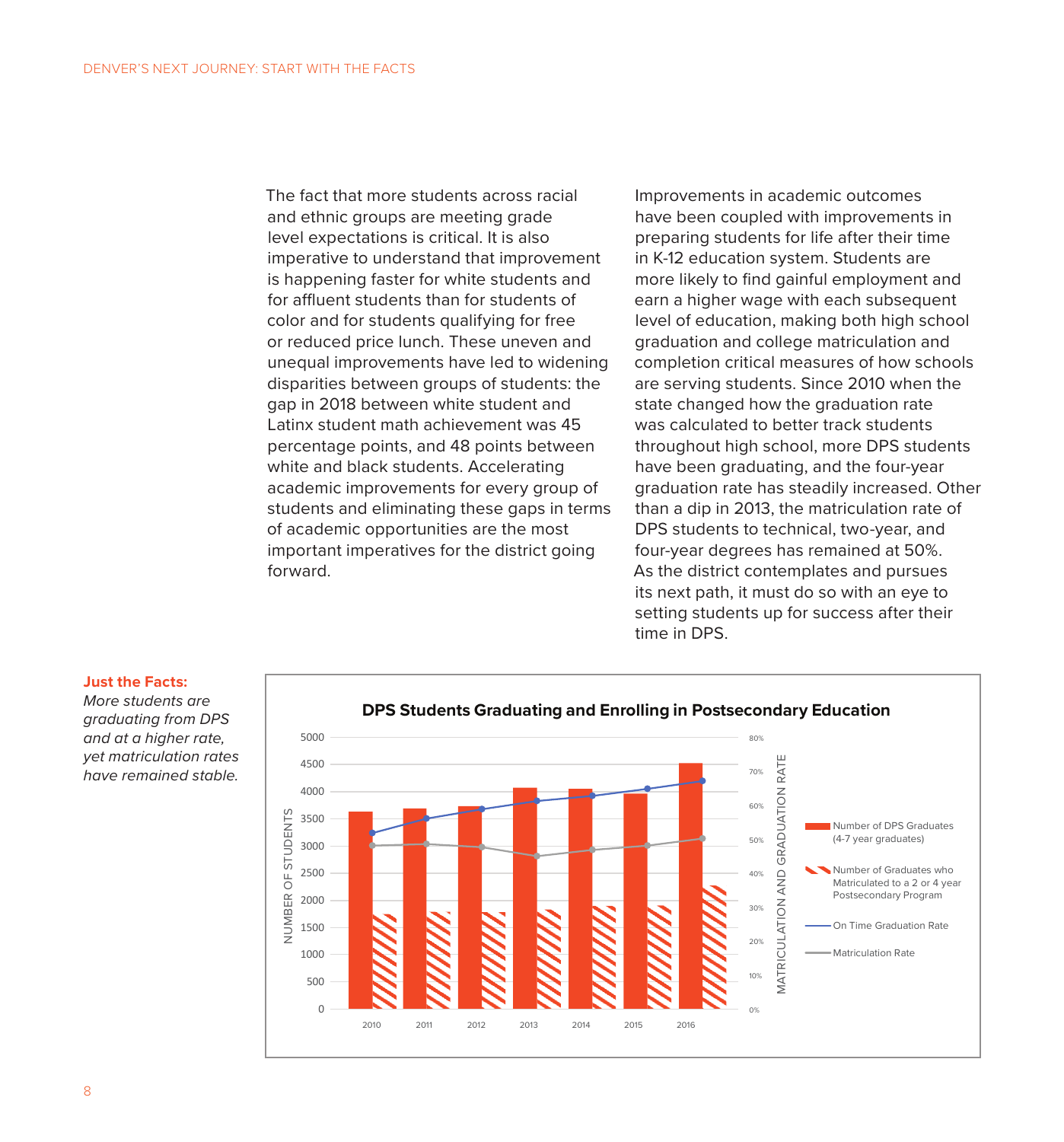# **Looking to the Past, Present, and Future**

The facts, including the reality of student body changes and of student academic outcomes, affirm that Denver's recent history and current experience is marked by change. In the coming months we will explore some of DPS' major initiatives and whether those strategies have resulted in equitable outcomes for students and how families and communities were engaged along the way. These briefs will dig into the history, experience, and the data, raising significant questions about what has worked, and how the district may need to shift direction to respond to learnings and changes.

The issues raised in these briefs are not exhaustive of the large scale initiatives DPS launched across the past 15 years. But they have fundamentally changed how students are served and how students and families experience DPS. We believe that by looking at each of these strategies through both an equity and engagement lens, we will surface serious questions and insights about how the strategies could more effectively move forward. On top of that, we asked hundreds of Denver leaders their thoughts on these topics and created a survey that anyone could submit on our website. It is our hope that through creating an opening for additional insight, we will learn how our broader system is approaching these issues.

**Addressing Low-Performing Schools:** What has the district pursued to target resources and improve learning in the schools with the lowest academic outcomes which are disproportionately filled with students of

color? What have been the outcomes of those efforts? How have families been engaged in that process?

**School Choice:** What are the systems the district has created that enable students and families to choose what school they attend? How have these structures impacted equitable access to quality schools? To different school options? How are different groups participating in choice?

**Educators:** What are the strategies the district has pursued to support educators, and what is the impact on the teaching force? How are educators effectively partnering with families across the city?

**Measuring and Communicating School Quality:** How has the district sought to identify schools in need of support and high quality schools? How has that impacted educator, student, and community expectations and experiences of schools? Are families able to clearly understand important questions around school quality?

**School Flexibility:** How has the district devolved decision-making to the schoollevel? How has that impacted district structure, schools, and financing? How has it supported student achievement, and responsiveness to school community needs?

With a common understanding of the facts about student population changes and students' academic performance, with a common knowledge of the history of many big bets Denver Public Schools has made in the past, and with rich, deep community dialogue, Denver can set a vision for its **next journey.**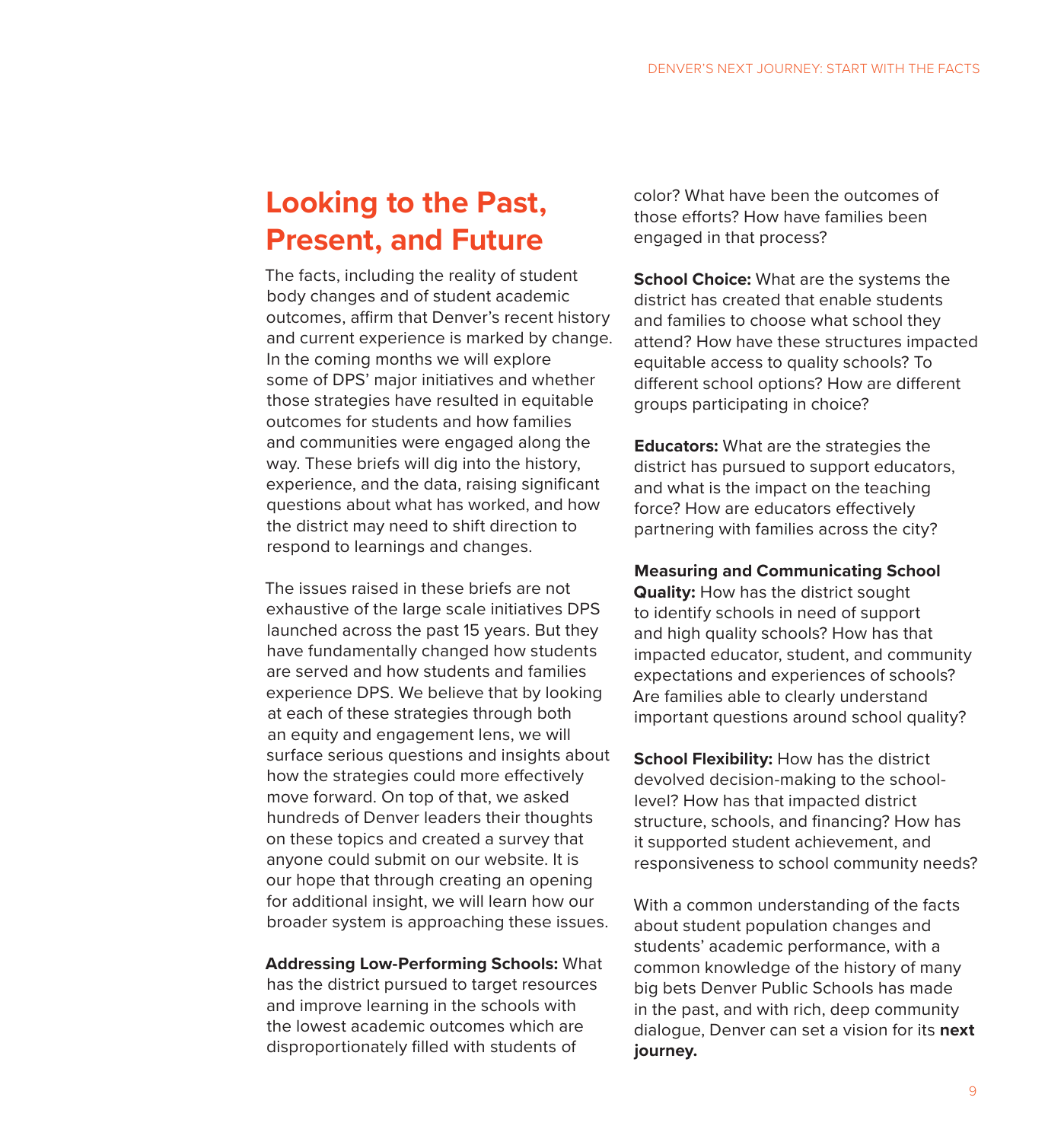## **Essential Questions for The Next Journey:**

- How will declining enrollment impact schools and school communities? Are there "capacity floors" that will necessitate action?
- How will the district build on academic improvements, supporting more students to meet grade level expectations in more content areas?
- How will the district address academic inequities, and better support students of color to reach the same levels of academic achievement as their white peers? How will the district better support students from low-income families to reach the same levels of academic achievement as their more affluent peers?
- How will the district support more students to access, and successfully complete degree programs after high school?
- How will the district engage communities to answer these questions and co-create solutions?

"I think DPS is doing their best, but in the face of a legacy so many complex issues, things are far from perfect. There is obviously great effort to increase equity, but probably better ways to do it, which is why I am grateful for how many passionate people we have in our city working to work with and hold DPS accountable to a higher excellence for the children that need it most.

*–James Roy, Executive Director, Park Hill Collective Impact*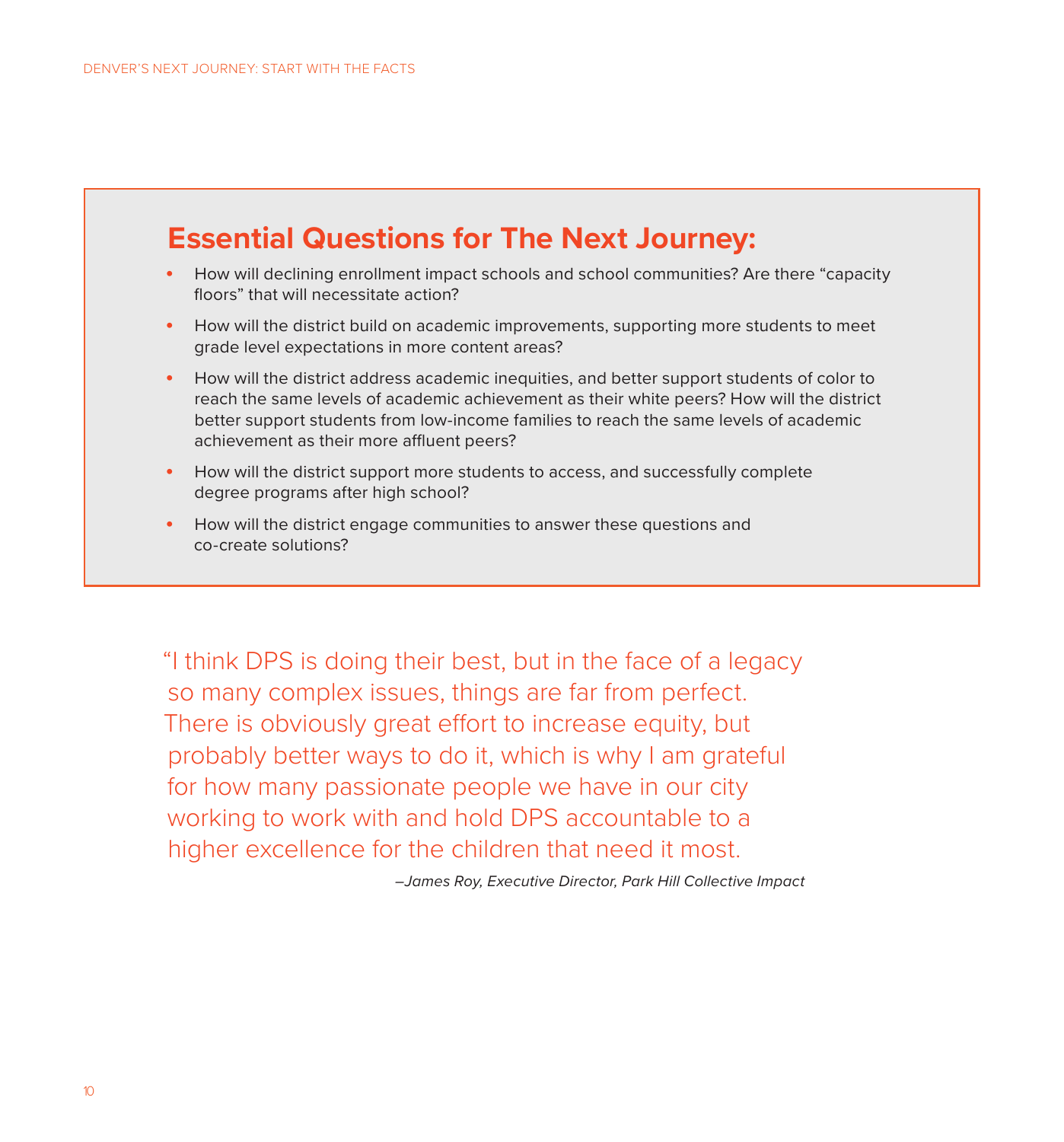### **Endnotes**

- 1 Denver Public Schools. *Strategic Regional Analysis* (Fall 2018) https://www.boarddocs.com/co/dpsk12/Board.nsf/files/B7JNGL5F60F5/\$file/SRA%202018%20Final%20-%2012.14.2018%20-%203.pdf
- 2 Education Resource Strategies Inc. Denver Public Schools: Leveraging System Transformation to Improve Student Results (March 2017) https:// www.dpsk12.org/wpcontent/uploads/ DPS\_ERSreport\_march17.pdf